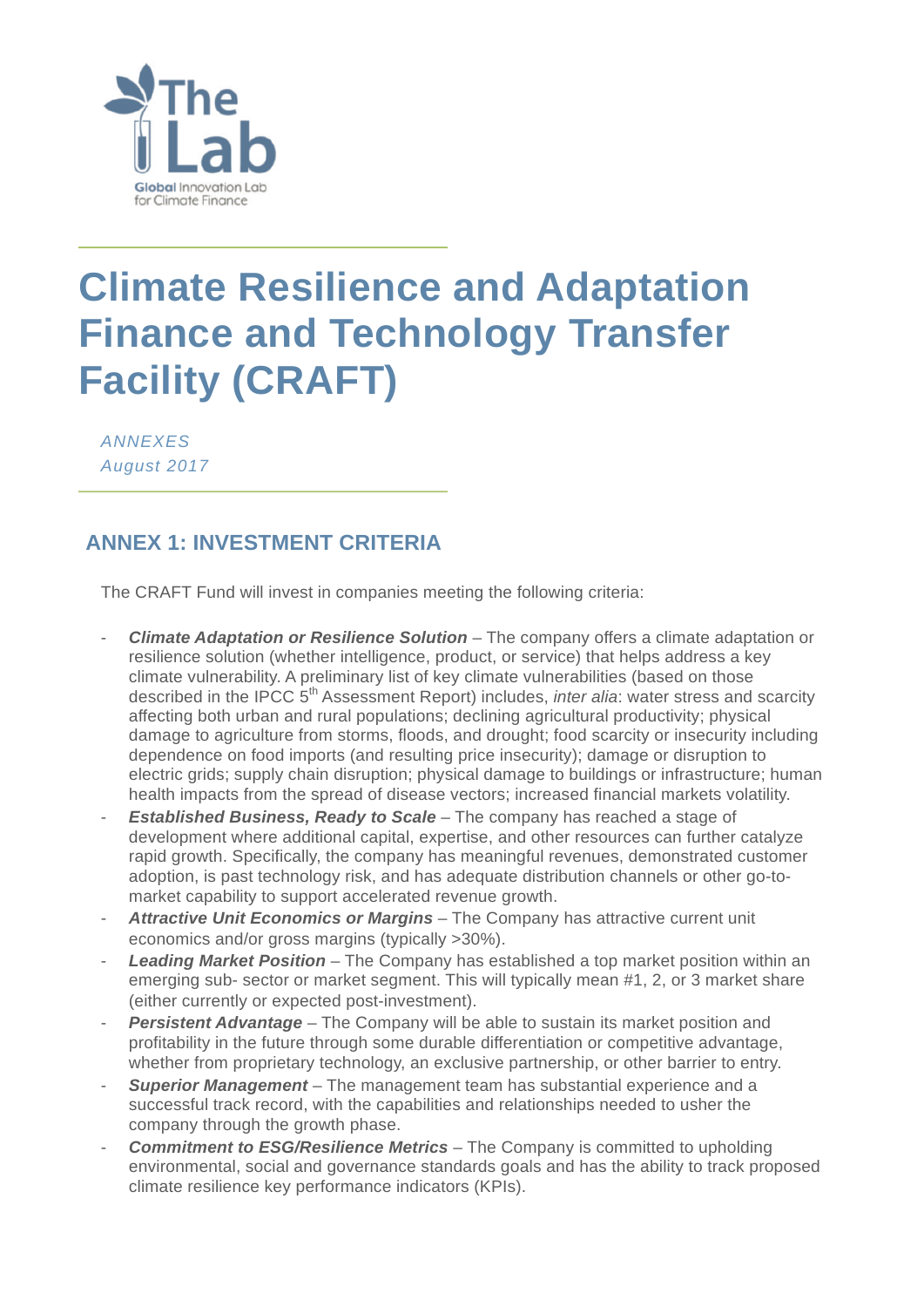# **ANNEX 2: METHODOLOGY FOR TARGET COUNTRY SELECTION ANNEX 2: METHODOLOGY FOR TARGET COUNTRY SELECTION**

corresponding to the country's Gross Domestic Product (GDP). corresponding to the country's Gross Domestic Product (GDP). The chart below compares general investment environment with recent economic losses from climate change, with the size of each data point The chart below compares general investment environment with recent economic losses from climate change, with the size of each data point



## **Targeting Countries with High Climate**  Targeting Countries with High Climate Vulnerability and Low Investment Risk<sup>1</sup> **Vulnerability and Low Investment Risk1**

2015), lending interest rate (WBG, 2010-2015), political risk scores (OECD, 2015), Ease of Doing Business Index (WBG, 2015), Currency Volatility (Oanda, 2010-2015) 1 \* Indicator based on sub-indicators VC/PE Attractiveness Score (IESE, 2016), Domestic credit to private sector average (WBG, 2010-2015), net FDI as a % of GDP (WBG, Data normalized on a range from 0 to 1. Indicators weighted based on completeness of data by indicator. Data normalized 2015), lending interest rate (WBG, 2010-2015), political risk scores (OECD, 2015), Ease of Doing Business Index (WBG, 2015), Currency Volatility (Oanda, 2010-2015). \* Indicator based on sub-indicators VC/PE Attractiveness Score (IESE, 2016), Domestic credit on a range from 0 to 1. Indicators weighted based on completeness of data by indicator. to private sector average (WBG, 2010-2015), net FDI as a % of GDP (WBG,

reflected by percentiles due to account for outliers distorting the range. \*\* Indicator bases from climate change of GDP (average as a percentage as a percentage of GDP (average 1996-2016) and the range of percentage no asses is reflected by percentiles due to account for outliers distorting the range.

 $\blacksquare$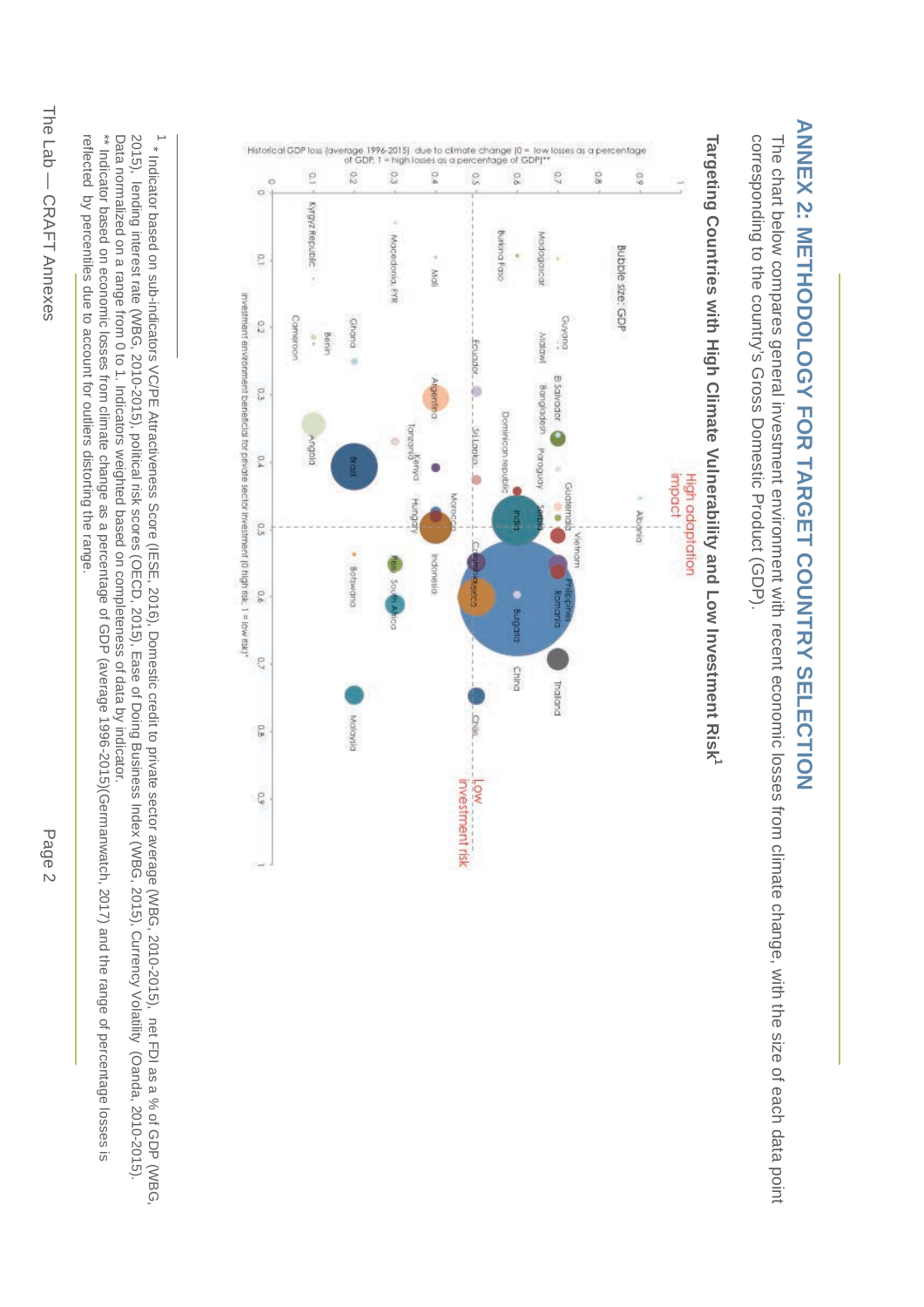The table below highlights the adaptation sector priorities of countries submitting NDCs, and shows that CRAFT target countries have highest priority in Agriculture, Water, and Health.

| <b>Inclusion in Nationally</b>                               | <b>Adaptation Sector</b> |       |               |                                        |                         |        |
|--------------------------------------------------------------|--------------------------|-------|---------------|----------------------------------------|-------------------------|--------|
| <b>Determined Contribution</b><br>(NDC)                      |                          |       |               |                                        |                         |        |
|                                                              | Agriculture              | Water | <b>Health</b> | <b>Disaster</b><br><b>Risk</b><br>Mgmt | Coastal<br><b>Zones</b> | Energy |
| Sector included in NDC (#)                                   | 109                      | 100   | 76            | 79                                     | 62                      | 53     |
| Sector included in NDC (%<br>NDCs)                           | 50%                      | 46%   | 35%           | 36%                                    | 29%                     | 24%    |
| Sector included in NDC of<br>CRAFT target countries $(\#)^*$ | 12                       | 11    | 10            | 8                                      | 8                       | 5      |
| Sector included in NDC of<br>CRAFT target countries(%)*      | 86%                      | 79%   | 71%           | 57%                                    | 57%                     | 36%    |

#### **Demand for adaptation solutions by sector and country**

\* Bangladesh, Chile, China, Colombia, Dominican Republic, India, Indonesia, Kenya, Mexico, Morocco, Mozambique, Philippines, Thailand, Vietnam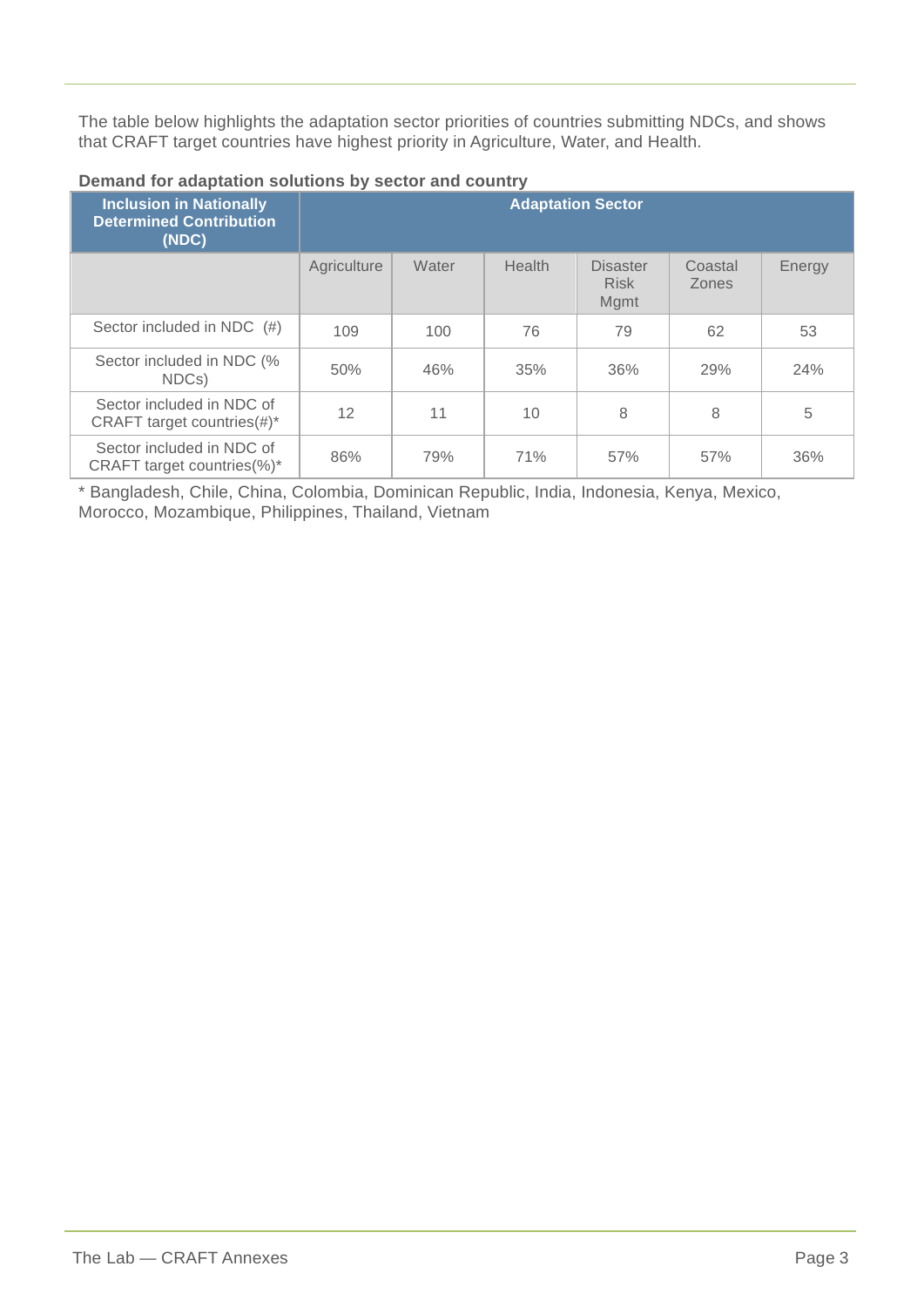#### **ANNEX 3: WATERFALLS OF EXISTING BLENDED FUNDS**

To inform the financial modeling scenarios for CRAFT, the Lab looked at several existing blended finance vehicles to understand current practices. The following table describes the Lab's understanding of the GEEREF and Danish Climate Investment Fund investor waterfalls.

| <b>Step</b> | <b>GEEREF</b> Waterfall <sup>2</sup>                                                 | Danish Climate Investment Fund Waterfall <sup>3</sup>                                |
|-------------|--------------------------------------------------------------------------------------|--------------------------------------------------------------------------------------|
|             | Repay commercial investors                                                           | Repay all investors                                                                  |
|             | Preferred return 4% to commercial<br>investors                                       | Disproportionate amount of preferred return of<br>6% to commercial investors         |
|             | Repay concessional investors                                                         | Disproportionate amount of next 6% to<br>concessional investors                      |
|             | Preferred return 6% to commercial<br>investors                                       | Distribute other returns 80/20 (commercial &<br>concessional investors/fund manager) |
|             | Distribute other returns 80/20 (commercial<br>& concessional investors/fund manager) |                                                                                      |

<sup>&</sup>lt;sup>2</sup> Source: slide 15 of <u>http://www.iccgov.org/wp-content/uploads/2014/05/2014-05-09\_Canu.pdf</u><br><sup>3</sup> Source: p. 10 of <u>http://www.sida.se/globalassets/global/partners/naringsliv/presentationer-fran-22-okt-2014/final-</u> report-from-meeting\_mobilising-institutional-investment-in-africa.pdf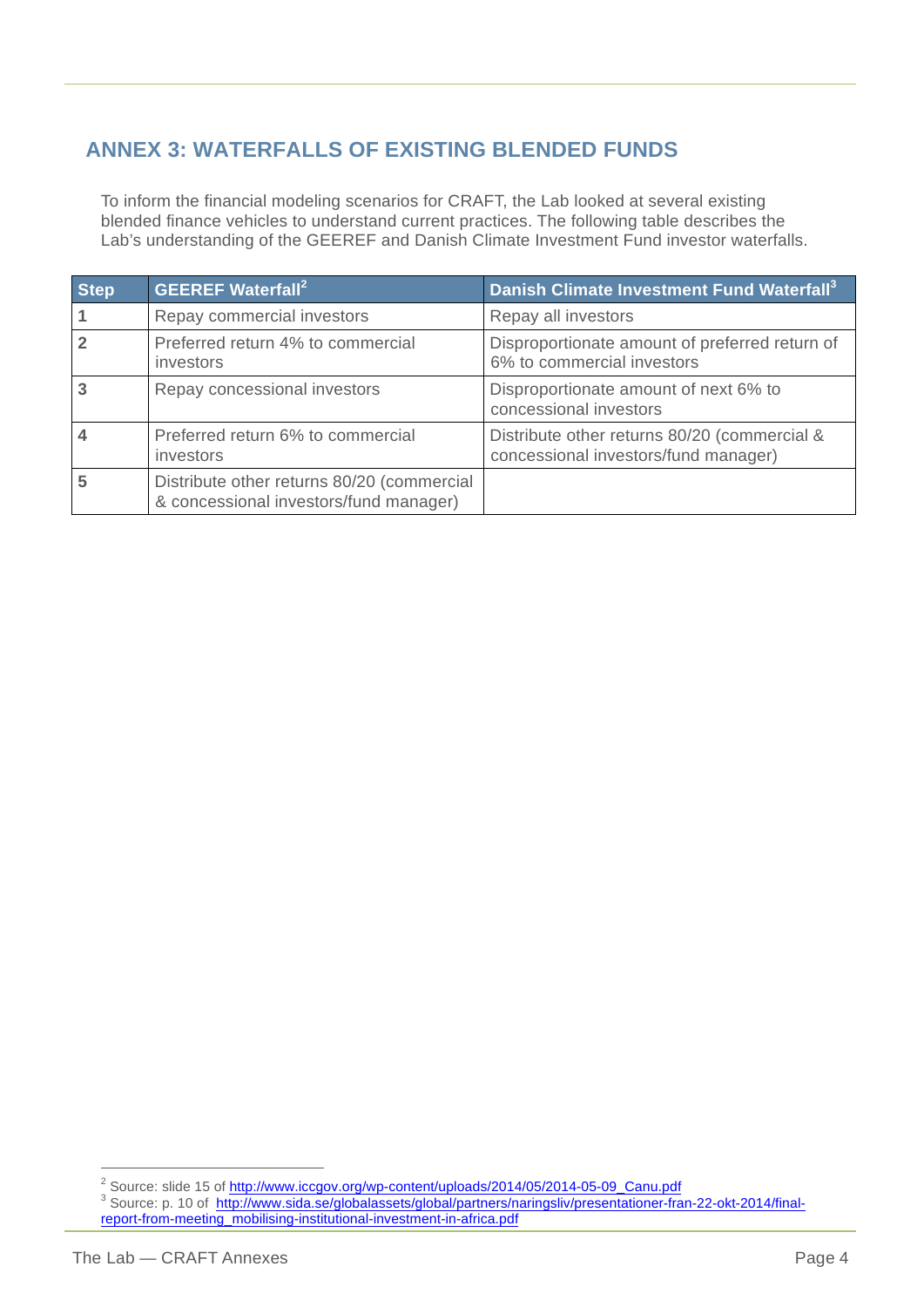#### **ANNEX 4: CASH FLOW ANALYSIS**

#### **1. Assumptions**

Our modelling exercise for the CRAFT Fund relies on two linked financial models, a model generating cash flows from individual investments in the portfolio and a fund model simulating the distribution of fund proceeds to investors.

**Fund** – We consider a \$500 million fund. The commercial capital in the Fund receives a 4% preferred return, with an 80-20 split between commercial Limited Partners and General Partners thereafter. Management fees are 2.5% on committed capital for the first five years and 2.5% on net invested capital for the remaining years of the fund. We assume (1) a 10 year fund life with a 2-year extension period, (2) investment period of 5 years, mostly invested in the first 4 years of the fund life, and (3) an average investment holding period of 3 to 4 years before exit.

The fund is split into two sleeves of \$250 million each, one holding investments focused on developing countries, with a higher risk profile, and a second sleeve holding investments focused on developed countries, with a lower risk profile.

Revenues derive from the sales of shares in participating companies, at an exit multiplier, which is subject to uncertainty.

**Uncertainty** – To represent the different risk profiles, we assign probabilities to multipliers relating to individual investments in each of the two sleeves of the fund, using assumptions provided by the proponent for "high risk" and "low risk" sleeves, as other data sets on the performance of these investments in developed versus developing countries is not publicly retrievable.<sup>4</sup> Assumptions are broadly in line with figures observed globally for the clean tech sector, where observed gross deal level returns between 2000 and 2014 range between the 21% seen on average for the advanced material sector and the +29% for smart grid (Cambridge Associates, 2016a). However, appear developing countries are only slightly more volatile based on assumptoin data

Proponent's assumptions on expected returns are summarized in Table 1 below:

|                                                       | IRR % (probability)       | <b>Holding</b>        |                 |         |
|-------------------------------------------------------|---------------------------|-----------------------|-----------------|---------|
|                                                       | <b>Successful</b><br>case | <b>Middle</b><br>Case | Low<br>Case     | period  |
| <b>High risk</b><br>(developing<br>country)<br>sleeve | 57% (33%)                 | 0% (40%)              | $-29%$<br>(27%) | 4 years |
| Low risk<br>(developed<br>country)<br>sleeve          | 44% (40%)                 | 8% (40%)              | $-9%$<br>(20%)  | 3 years |

#### **Table 1 – Proponent's assumptions**

We perform Monte Carlo simulations to reflect the combined effect of these uncertainties, and discuss as outcomes: (a) averages and (b) ranges based on 75% of confidence intervals. We also perform sensitivities to represent the impact of risk and risk mitigants to expected returns.

<sup>4</sup> Publicly available data from Cambridge Associates (2016b, 2016c, 2016d, 2016e) provides IRR figures from private equity, growth, and venture capital investments in emerging and developed economies. However, such sources do not refer to clean tech, and IRR values included are net of fund management fees and effect of waterfall structure, they can then be used more as a benchmark than as an input. Another study from Cambridge Associates (2016a) includes gross IRR figures for clean tech, but does not distinguish between investment in developed and developing countries.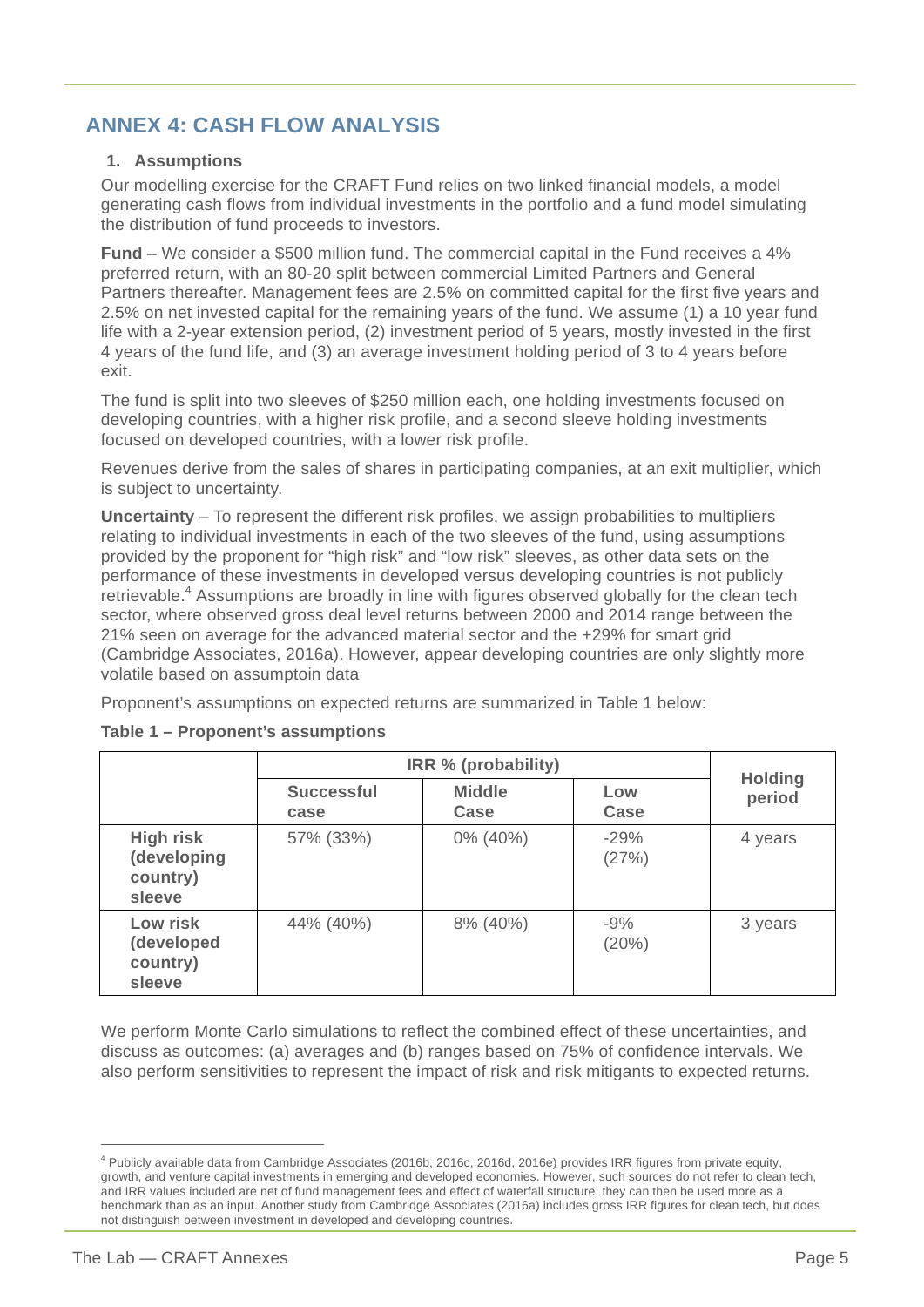#### **2. Results: Returns without public capital**

Based on the planned management fee structure outlined above, \$430 million of the overall \$500 million CRAFT Fund will be devoted to new investments, with an expected net return to commercial limited partners of 18.2% and 15.7% for the developing country and developed country sleeves respectively (average expected net return to commercial limited partners of 17.1% IRR). These represent higher than average upper quartiles observed for private equity and venture capital investment in the years 2010-2015.<sup>5</sup>

Although actual figures are subject to uncertainty, modeled returns for limited partners from the developed country sleeve range from 7% to 27%, with volatility rising for the developing country sleeve, which ranges between 10 and 31%.

#### **3. Results: Role of public capital**

The main role envisaged for the public sector is to address the uncertainty of returns by providing concessional capital with a lower level of "seniority" on payments. In this way, public capital could attract additional private investment by helping de-risk the higher-risk, developing country sleeve. For the developing country sleeve we therefore assume \$100 million concessional public capital is invested, with the remaining \$150 million invested by commercial Limited Partners (\$147.5 million) and General Partners (\$2.5 million). Two types of concessionality are modelled:

#### *Concessionality Scenario 1*

In a first hypothesis, public equity is highly concessional, **making additional capital available for investment with no return expectations other than capital reimbursement**. Returns generated by public investment beyond capital repayment are thus delivered to commercial investors and the General Partner.

The model indicates that offering concessional capital under these conditions significantly increases average expected return for commercial investors in the high-risk sleeve from 18.2% to 26.8%, as a result of the decrease in the average expected returns for concessional investors from 18.2% to -0.6%. By supporting higher returns for commercial investors, concessional investment lowers the risk for commercial investors by reducing the probability that commercial investors do not reach minimum return expectations by 35-50% on average, depending on the minimum return expectations and assuming a public-sector investment of \$100 million.

Figures 1 and 2 below map net IRRs and probabilities of failing to reach different minimum return expectations under different levels of public participation. The results indicate higher levels of public participation (especially >\$150 million) positively impact returns for private Limited Partners in particular while returns for the Sponsor tend to improve, but show greater volatility.

#### **Figure 1 – Level of Public Participation and Net IRRs**

<sup>5</sup> Average upper quartiles for the years 2010-2015: 15.99% for emerging markets private equity & venture capital, 16.86% for US private equity, 13.08% for other developed markets private equity & venture capital, 16.31% for US buyout & growth equity.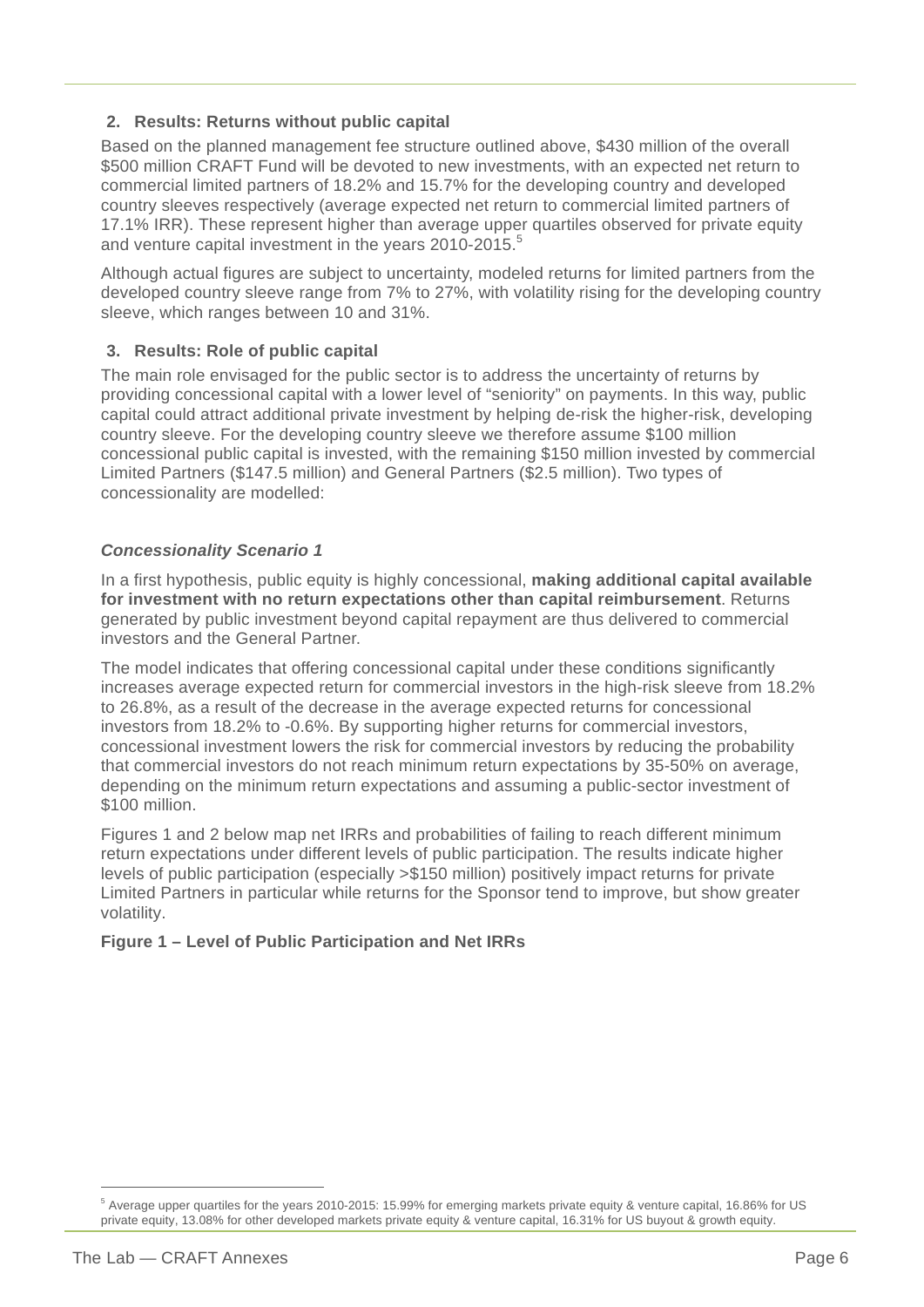

**Figure 2 – Level of Public Participation and Probability of Below-threshold Returns**



#### *Concessionality Scenario 2*

In a second hypothesis, public finance targets exclusively the reduction of uncertainty by **providing subordinate equity capital with a lower level of "seniority" – on payments up to the defined threshold based on the preferred return rate**.

The model indicates that offering priority payments to the commercial investors up to a 4% preferred return rate increases their average expected returns in the high risk sleeve from 18.2% to 20.8%, while resulting in an associated decrease in the average expected returns for concessional investors from 18.2% to 17.9%. In addition, the risk that returns to commercial investors do not meet their expectations diminishes significantly.

Figures 3 and 4 below map net IRRs and probabilities of failing to reach different minimum return expectations under different preferred return rate scenarios with commercial investor seniority. The results indicate that priority payments to commercial investors up to a 4% preferred return reduces their risk of failing to meet minimum net IRR expectations by an average of 5-35%, strongly depending on variations in minimum return expectations (e.g. share decreases when minimum return expectations increases). 6

 $6$  This confirms the assumption that to be effective hurtle rates and preferred returns must be aligned with the minimum expectations of investors. The higher their expectations are, the higher the hurtle rate for priority payments should be set to be effective. Vice-versa, if expectations are lower setting a high hurtle rate will not significantly improve their expectations.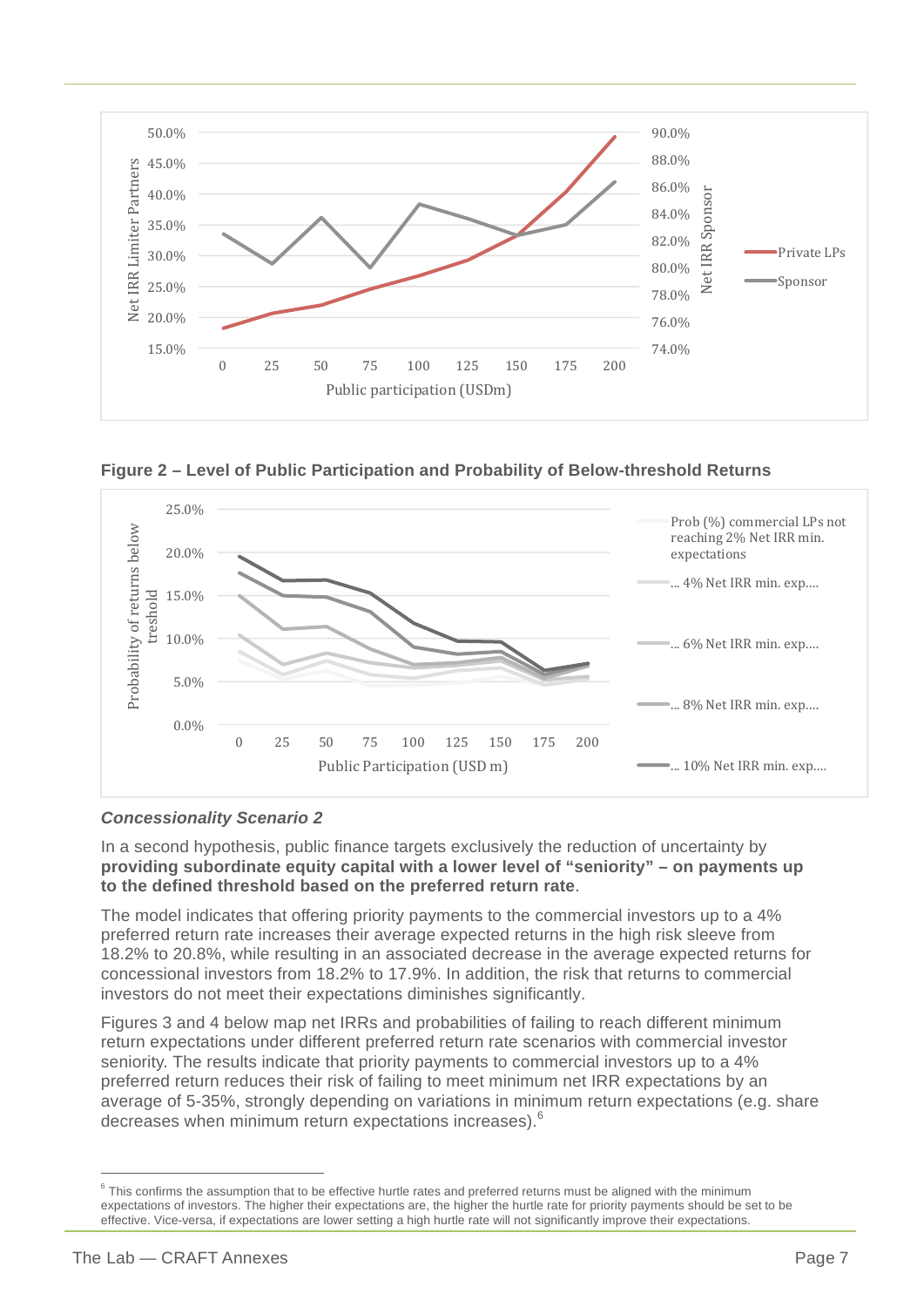In addition, the results indicate potential to strengthen the financial model by increasing the preferred return from 4% to 8%. In particular, such an increase could reduce the risk that the high-risk sleeve fails to deliver commercial investors their minimum return requirements by an average 25-45% without additional cost to public investors.<sup>7</sup> As such, an 8% hurdle rate would be suggested under the risk environment indicated by the current set of assumptions, provided that this threshold is in line with minimum net IRR expectations for commercial limited partners, and that it is compatible with expectations of the General Partner, whose revenues would slightly diminish.





**Figure 4 – Preferred return rate scenarios and Probability of returns below threshold**



**Based on the results of two scenarios, the first model should be prioritized if the primary aim is to achieve maximum return for private investors in the high-risk sleeve, while the second model should be prioritized if the primary aim is to reduce risk, without forgoing potential returns.** Table 2 below summarizes key features under the two scenarios.

**Table 2 – Key features of concessionality scenarios 1 and 2**

|--|

In terms of missed returns. Above the 8% hurtle rate threshold Net IRR decreases for the public Limited Partners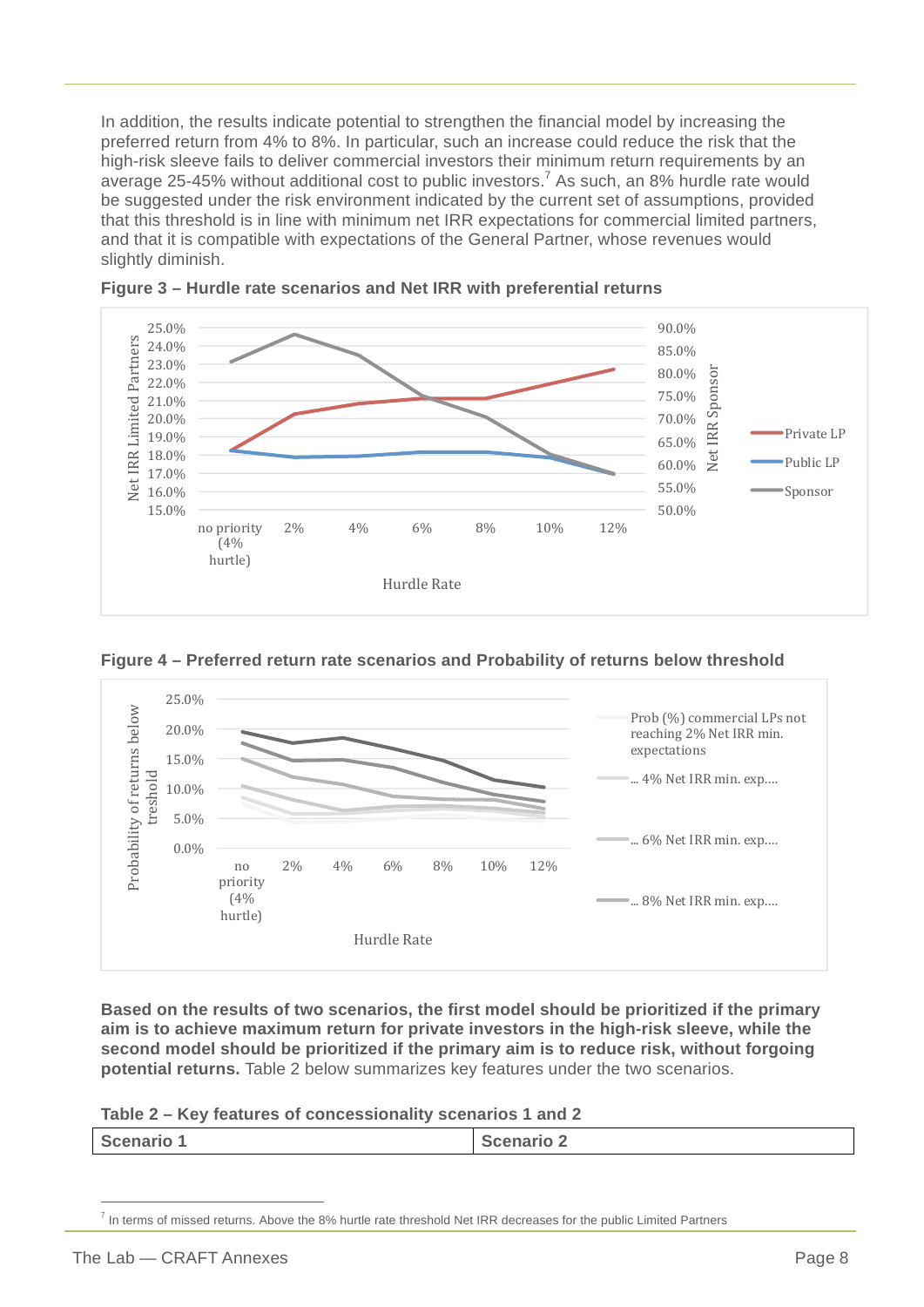| \$100 million concessional equity capital with<br>no payment distribution beyond capital<br>repayment                                | \$100 million subordinate equity capital, with<br>a lower level of "seniority" up to a 4% (or<br>8%) predefined threshold                                                   |
|--------------------------------------------------------------------------------------------------------------------------------------|-----------------------------------------------------------------------------------------------------------------------------------------------------------------------------|
| Increasing returns: 18.2% to 26.8%                                                                                                   | Increasing returns: 18.2% to 20.8% (18.2%)<br>to 21.1%)                                                                                                                     |
| Reduced risk: 35-50% on average                                                                                                      | Reduced risk: 5-35% on average (or 25-45%<br>with 8% hurdle rate)                                                                                                           |
| Cost for public sector: capital does not<br>generate any return with an average net IRR<br>$= -0.6\%$ (vs 18.2% commercial baseline) | Cost for public sector: capital generates<br>return, subordinated to performance for<br>private investors with an average Net IRR =<br>17.9% (vs 18.2% commercial baseline) |

#### *Cash Flow Analysis Sources*

Cambridge Associates. 2016a. "Clean Tech Company performance statistics". Available at: https://40926u2govf9kuqen1ndit018su-wpengine.netdna-ssl.com/wpcontent/uploads/2017/06/Cambridge-Associates-Clean-Tech-Company-Performance-Statistics-4Q16.pdf

Cambridge Associates. 2016b. "U.S Private Equity Index® and Selected Benchmark Statistics. December 31", 2016. https://40926u2govf9kuqen1ndit018su-wpengine.netdna-ssl.com/wpcontent/uploads/2017/05/Public-2016-Q4-USPE-Benchmark-Book.pdf

Cambridge Associates. 2016c. "Ex US Private Equity & Venture Capital Index and Selected Benchmark Statistics - December 31, 2016". Available at: http://www.cambridgeassociates.com/wpcontent/uploads/2016/05/Public-2015-Q4-Ex-US-Private-Equity-and-Venture-Capital.pdf

Cambridge Associate. 2016d. Buyout & Growth Equity Index and Selected Benchmark Statistics - December 31, 2016. Available at: https://40926u2govf9kuqen1ndit018su-wpengine.netdnassl.com/wp-content/uploads/2017/05/Public-2016-Q4-Global-BO-GE.pdf

Cambridge Associates. 2016e. "Ex US Private Equity & Venture Capital Index and Selected Benchmark Statistics - December 31, 2016". Available at: http://www.cambridgeassociates.com/wpcontent/uploads/2016/05/Public-2015-Q4-Ex-US-Private-Equity-and-Venture-Capital.pdf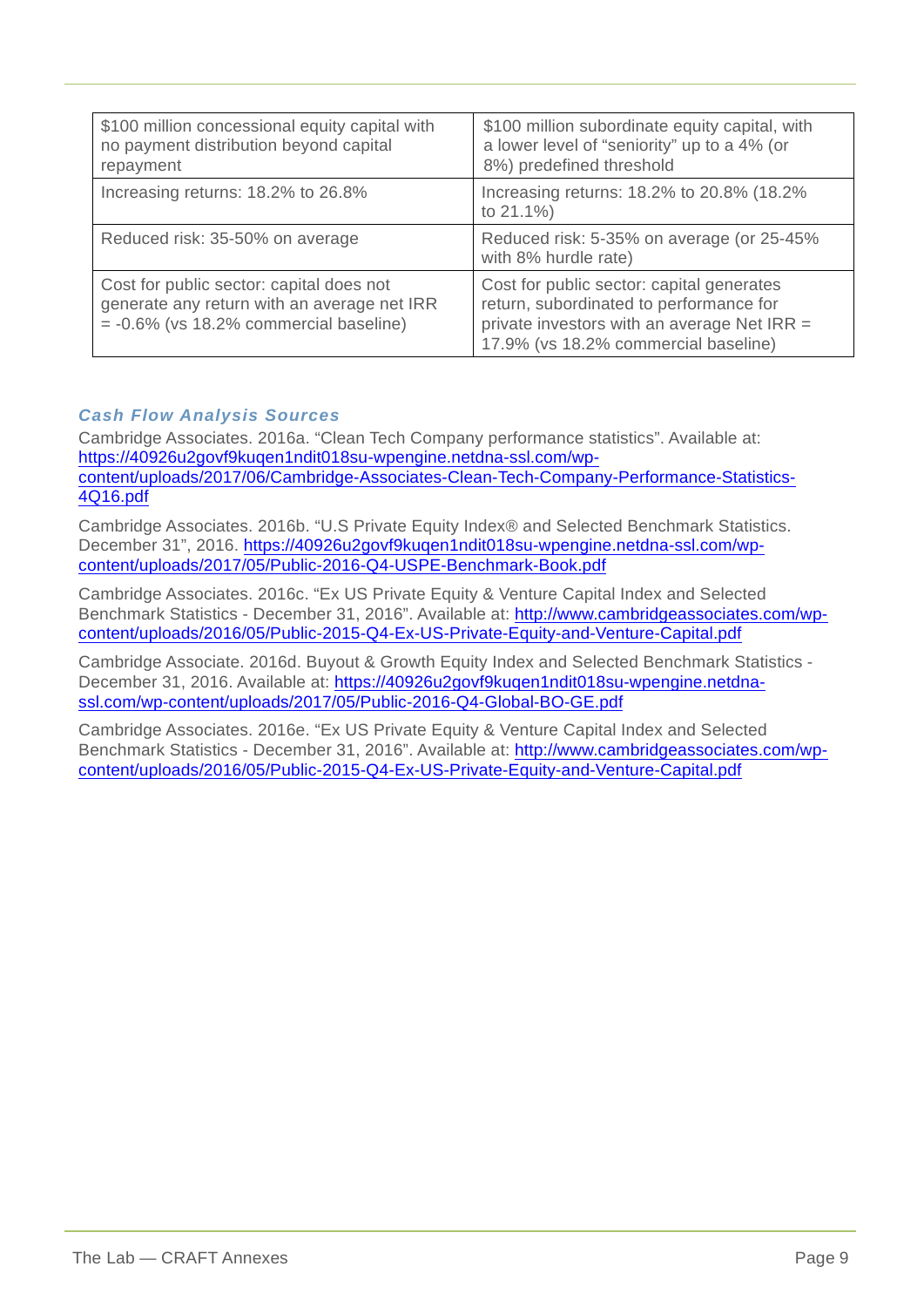#### **ANNEX 5: THEORY OF CHANGE**

**CRAFT's theory of change is to directly affect the climate resilience of individuals and businesses, as well as to catalyze a larger market through a demonstration effect.** By expanding the availability and application of climate intelligence to new sectors and markets, including through the provision of technical assistance, CRAFT's investments will improve understanding of, and action on, climate risks. That is, as users begin to understand and integrate climate risk into decision-making through the use of climate intelligence, they will gain visibility on opportunities to reduce their climate vulnerability through the adoption of resilience products and services. The demonstration effect begins by highlighting what climate resilience solutions look like and showing that there are a range of existing companies and solutions in many sectors that can help assess and manage climate risks and impacts.

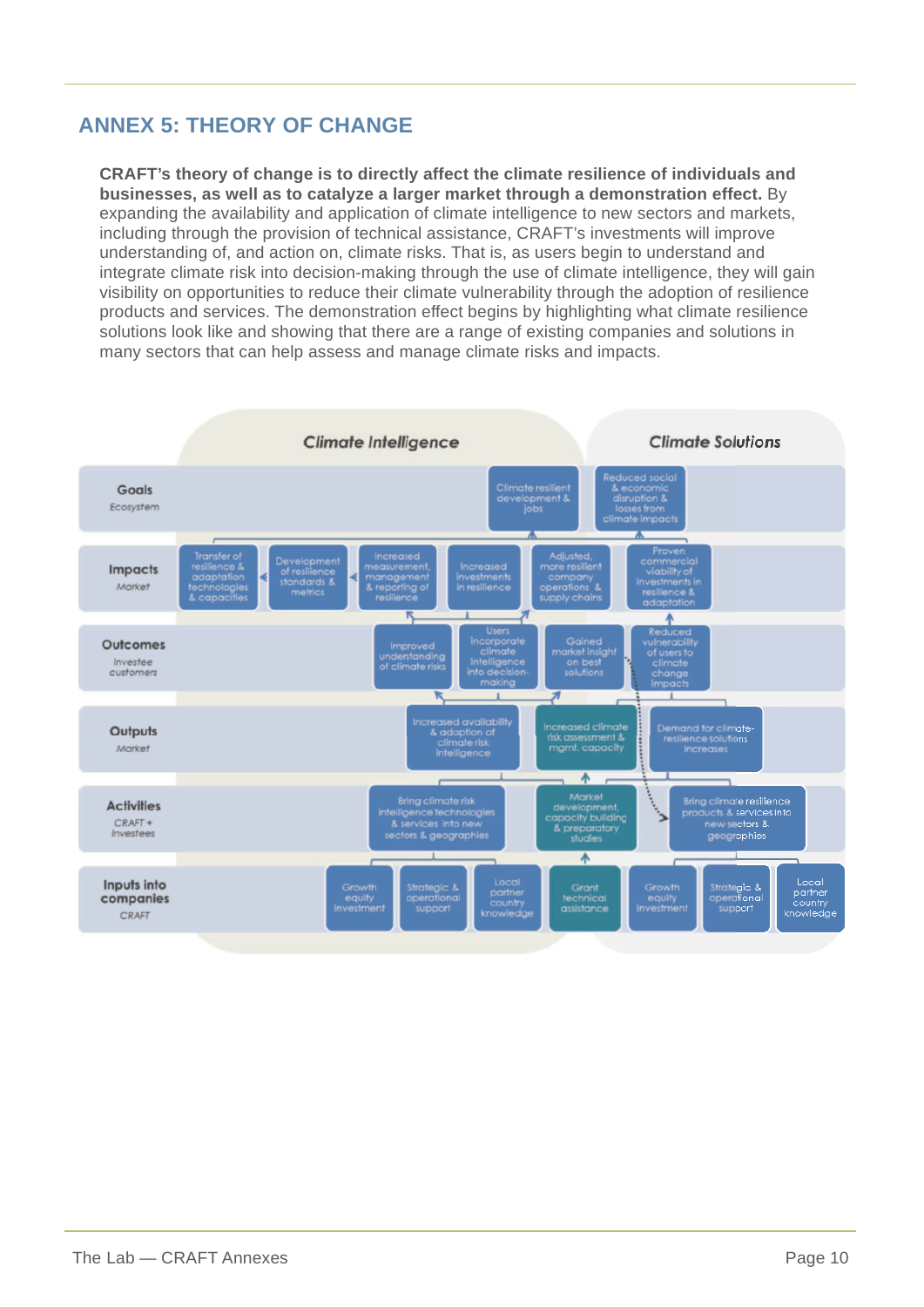#### **ANNEX 6: IMPACT CASE STUDIES**

#### *Case Study 1 – Cold Chain Logistics in South Africa*

#### **Sector:** Transport

#### **Climate vulnerability addressed**: Food security, Health

Increasing water stress and rising temperatures caused by climate change will reduce food security, increasing dependence on food imports and driving up food prices. Africa is particularly vulnerable to droughts and struggles with declining agricultural production and food security (UN FAO, 2017b).

Reducing food waste can help strengthen resilience to agricultural shocks. Globally, 1/3 of food is lost or wasted due to inadequate food management, with the food waste rate as high as 80% in developing countries (UN FAO, 2017a). If current rates of food spoilage and population growth are maintained, we will have to increase food production by 70% by 2050 (Winkworth-Smith et al., 2015) which will in-turn intensify land-use emissions and water scarcity.

#### **Adaptation Strategy:** Cold Chain Logistics

CRAFT is considering investing in a cold chain Logistics Company in South Africa that provides fully integrated cold chain services, and plans to expand across Southern Africa. A cold chain is a temperature-controlled supply chain, providing refrigerated services from production and storage through distribution and customer sale.

Improving the cold chain can significantly reduce food waste. A Carrier-funded pilot study in India found that cold chains can reduce food loss by 75% and reduce C02e emissions by 16% (Carrier, 2016). There is also an additional health benefit to providing cold chains to developing countries as they ensure food safety and enable the cooling of prescription drugs and vaccinations.

**Impact potential:** By investing in a Cold Chain Logistics company, CRAFT can allow the company to offer cold storage in Sub-Saharan African regions that have only low or no ability to store perishables and protect them from heat. Cold transport and cold storage will allow safe food transportation and storage despite increasing temperatures from climate change in the region. This will increase the climate resilience of the region through:

- **Increased food availability:** In South Africa, 31.4% of locally produced food is wasted, and the majority of the loss happens in transport and storage (Oelofse, 2013). Cold storage increases the storage potential for fresh green vegetables from 2 days to 30 days (Winkworth-Smith et al., 2015). This is a shelf-life improvement of 1500%. Reducing food loss would decrease the number of undernourished in Sub-Saharan Africa by 10.6 million (Winkworth-Smith et al, 2015).
- **GDP loss avoided**: In 2012, total cost of food waste in South Africa was approximately \$4.69bn which is equal to 2.1% of the country's GDP. \$3.24bn (70%) of these losses come from post-harvest handling and storage, processing and packaging, and distribution, which are most directly linked to lacking cold chains (Oelofse, 2013 and Winkworth-Smith et al., 2015).
- **Water saved**: In South Africa, water loss from food waste is equivalent to 22% of total water used for crop production.
- **Additional mitigation benefits:** Globally, food waste accounts for 4.4 GtCO2e (8%) of total emissions every year. This is bigger than India's and Japan's combined emissions (FAO, 2015). The carbon footprint of a ton of food in an individual country depends on the energy mix, food logistics and processing levels of food.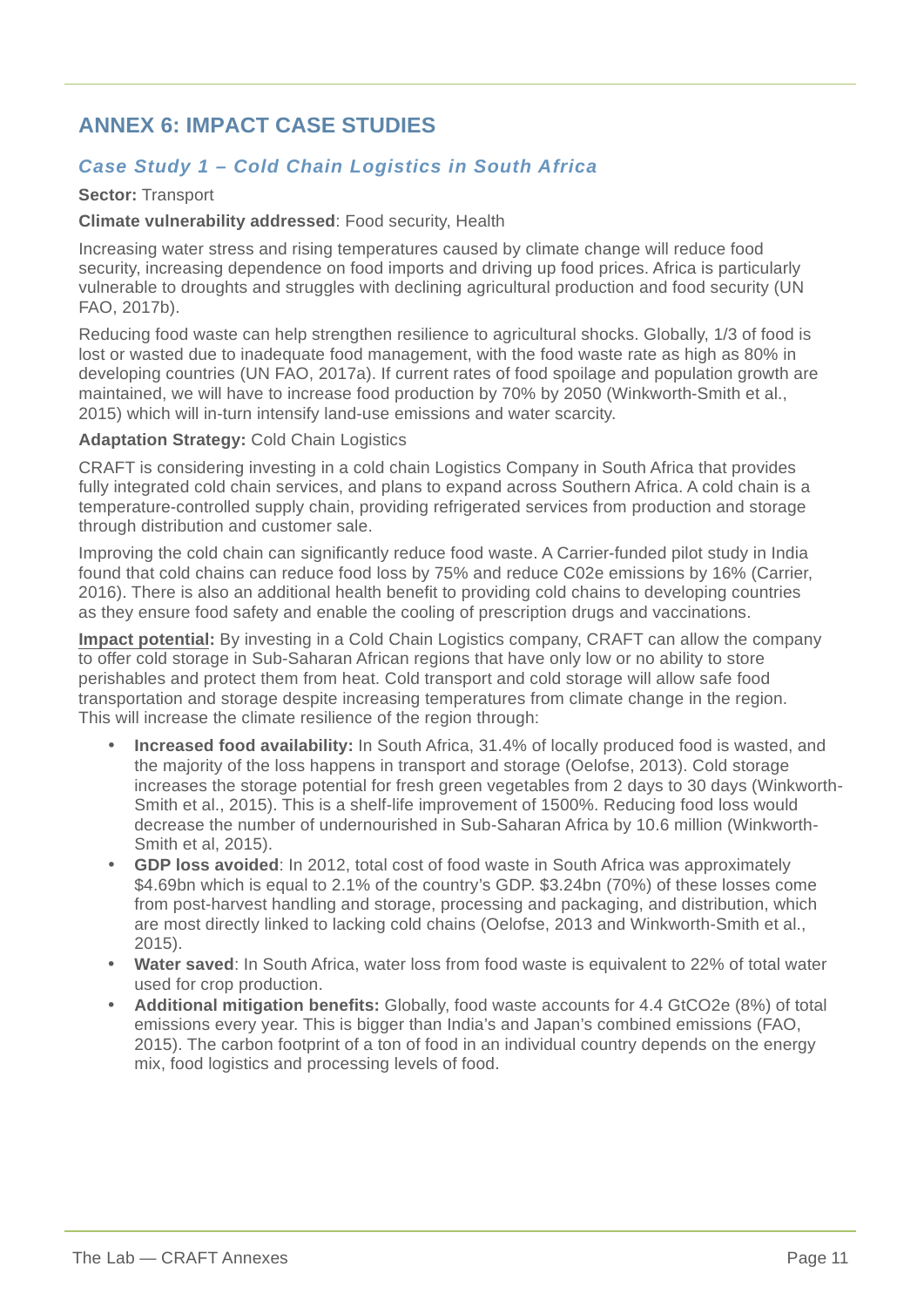#### *Case Study 2 – Climate Intelligence*

#### **Sector:** Supply Chains, Transport, SMEs

#### **Climate vulnerability addressed:** Food Security, Price Stability

Climate change, through increased frequency and severity of extreme weather events and increased weather volatility is a major threat to global supply chains. The frequency of climate change-related events has increased from 195 a year from 1987-1998 to 365 a year from 2000- 2006 (CRED, 2007).

These events impact global supply chains. Vulnerability of a supply chain specifically depends on the degree of vulnerability of a product or service to climate change as well as whether suppliers are concentrated by geography. Agricultural supply chains are particularly vulnerable to climate change; given strong geographical concentrations of growing regions. For example South and South East Asia that provides 28% of global rice exports which makes the availability and price of rise highly vulnerable to extreme weather in the region (Gledhild et al., 2013).

#### **Adaptation strategy:** Supply Chain Analytics

CRAFT is considering investing in a supply chain analytics company to allow it to incorporate climate risk in its analytics services and enable the company to expand from the USA to Asia, Africa, and Latin America.

Supply chain analytics software can make supply chain management of operations more resilient to climate change by incorporating the risk of disruptive weather events and enabling planning and design of more resilient supply chain and logistics systems. Supply chain analytics software enables SMEs and communities to assess, engage and manage supply chains in a more climate aware and resilient way by identifying vulnerabilities, incorporating planning for recovery and flexibility, and building in real-time alert capability. This can improve the livelihoods of factory workers and employees by dramatically improving companies' avoidance and ability to respond to and recover from interruptions caused by extreme weather events, heat waves, floods, freezes, etc.

**Impact potential:** If CRAFT invests in this US-based Supply Chain Analytics company, the company will be able to expand their services to Asia, Africa, and Latin America and will incorporate predictive climate risk assessment and resilience into their software offerings. If the company offers these services to agribusinesses and food companies in developing countries it will enable those businesses to avoid food losses due to extreme weather caused by climate change. If the company offers this service to electronics or manufacturing companies in developing countries, these suppliers can reduce impacts from severe weather which will enable them to build financially more sustainable and resilient businesses. Overall, improved long-term supply chain security and resilience will:

- **Avoid revenue and job losses:** In 2014 the economic impact of two Typhoons in SE Asia caused revenue losses of more than \$11bn and the combined recovery period was 79 weeks (Snell, 2015). This amounts to 1.5 years of income loss for the manufacturers and might impact the long-term ability of the manufacturers to assure customers that they will be able to secure supply. Workers in developing countries are more vulnerable the negative impacts of job losses as household savings are not as high and social security are not as developed as in developed countries.
- **Increase food security:** A 2010 heat wave in Russia caused restrictions on wheat exports, leading to a global spike in wheat prices (Gledhild et al., 2013). Consumers in developing countries spend a larger percentage of their income on food and are highly vulnerable to price increases in rice or wheat.